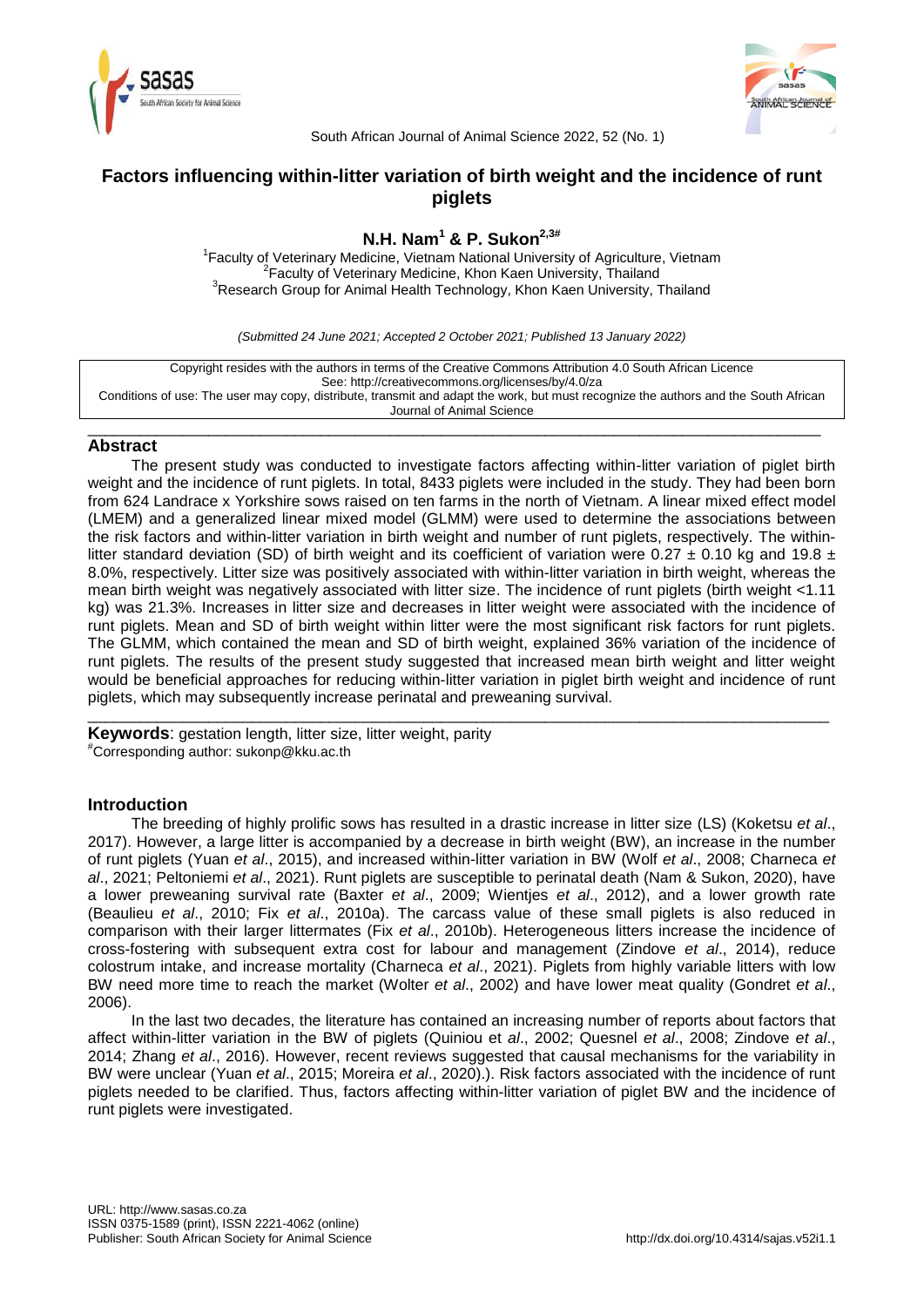### **Materials and Methods**

Review of this study by the Animal Care and Use Committee of Vietnam National University of Agriculture was waived because it was conducted on commercial pig farms outside the university and all procedures were components of routine management. The study was conducted on ten farms in five provinces in the north of Vietnam from February 2019 to February 2021. In total, 8433 piglets born from 624 Landrace x Yorkshire sows were included. Sows were inseminated twice with Duroc boar semen. Pregnant and farrowing sows were held in individual crates. Pregnant sows were fed 1.8 - 3.5 kg of industrialized food, and had ad libitum access to water through a bite nipple. About seven days before the anticipated farrowing date, sows were moved from gestation to farrowing rooms. All sows were vaccinated against foot and mouth disease, pseudorabies, reproductive and respiratory syndrome, and parvovirus. Sows were dewormed twice every year. Depending on ambient temperature, sows were bathed once or twice daily.

Data were collected by trained veterinarians. Parity number (PN) (1 - 15), gestation length (GL), litter size (LS) (number born), stillborn piglets, and piglet gender (GD) were recorded. Birth weight (BW) of each piglet was weighed with a digital scale, and crown-rump length (CRL) was measured with a tape measure. The measurement of BW and CRL was conducted before nursing and required about 35 - 40 seconds for each piglet. Body mass index (BMI) was calculated as:

### $BMI = BW/CRL<sup>2</sup>$

and the ponderal index (PI) was calculated as:

## $PI = BW/CRL<sup>3</sup>$ .

Litter weight (LW) was the sum of the birth weight of all of the piglets that were born in that litter. Mean birth weight of a given litter (MBW) was calculated as the average of BW of all piglets that were born in that litter. The within-litter SD of birth weight (SDBW) was calculated from the BWs of all piglets in that litter. The within-litter coefficient of variation of birth weight (CVBW) was:

## CVBW = 100\*SDBW/MBW.

An LMEM was used to determine the risk factors affecting CVBW. In the LMEM, farms were fitted as a random factor and the continuous independent variables, including PN, GL, LS, LW, and MBW, were fitted as fixed. Piglets with BW <1.1 kg were defined as runts, and piglets with a BW ≥1.1 kg were defined as normal. This definition was adopted because Feldpausch *et al*. (2019) found 1.11 kg was a threshold for preweaning survival and Magnabosco *et al*. (2015) reported that piglets weighing <1.1 kg at birth had significantly lower survival and growth rates in comparison with their heavier littermates. The PN, GL, LS, BW, CRL, BMI, PI, MBW, LW, SDBW, and CVBW of normal and runt piglets were compared in t-tests (SPSS, version 26).

A GLMM was used to examine the effect of various factors on the incidence of runt piglets. To take into account potential differences in litters and farms, sows nested in farms were fitted as a random factor. The continuous variables GD, PN, GL, LS, LW, SDBW, and CVBW were fitted as fixed effects. The GLMM was conducted in two steps. At first, a univariate GLMM was used to determine the preliminary associations between runt piglets and various potential risk factors. Then all factors significantly associated with the incidence of runt piglets at *P* <0.1 were retained for further analysis in a multivariate GLMM. In the third step, combinations of potential risk factors were analysed simultaneously to establish the final GLMM that best explained the variation of incidence of runt piglets. The LMEM and GLMM analyses were conducted in Rstudio. The variance inflation factor (VIF) was calculated to determine the degree of multi-collinearity that existed in the GLMM.

## **Results and Discussion**

The average BW of piglets in this study was 1.40  $\pm$  0.36 kg, decreasing with an increase in LS from 1.60 kg for litters <11 piglets to 1.42 kg for litters with 11 to 15 piglets and 1.35 kg for litters >15 piglets. Average SDBW and CVBW were  $0.27 \pm 0.10$  kg and  $19.8 \pm 8.0$  %. Both SDBW and CVBW increased with increase in LS. The SDBW was 0.23, 0.27 and 0.29 kg when LS was  $\lt 11$ , 11-15, and  $>15$  piglets, respectively. Likewise, the CVBW was 14.8, 19.4 and 22.6% when LS was <11, 11-15, and >15 piglets, respectively. The positive associations between SDBW, CVBW and LS may be the result of the increased incidence of runt piglets from 7.4 to 19.4 to 26% with LSs of <11, 11-15, and >15 piglets, respectively. The MBW did not change with the change of parity, but sows with more parities had smaller SDBW and CVBW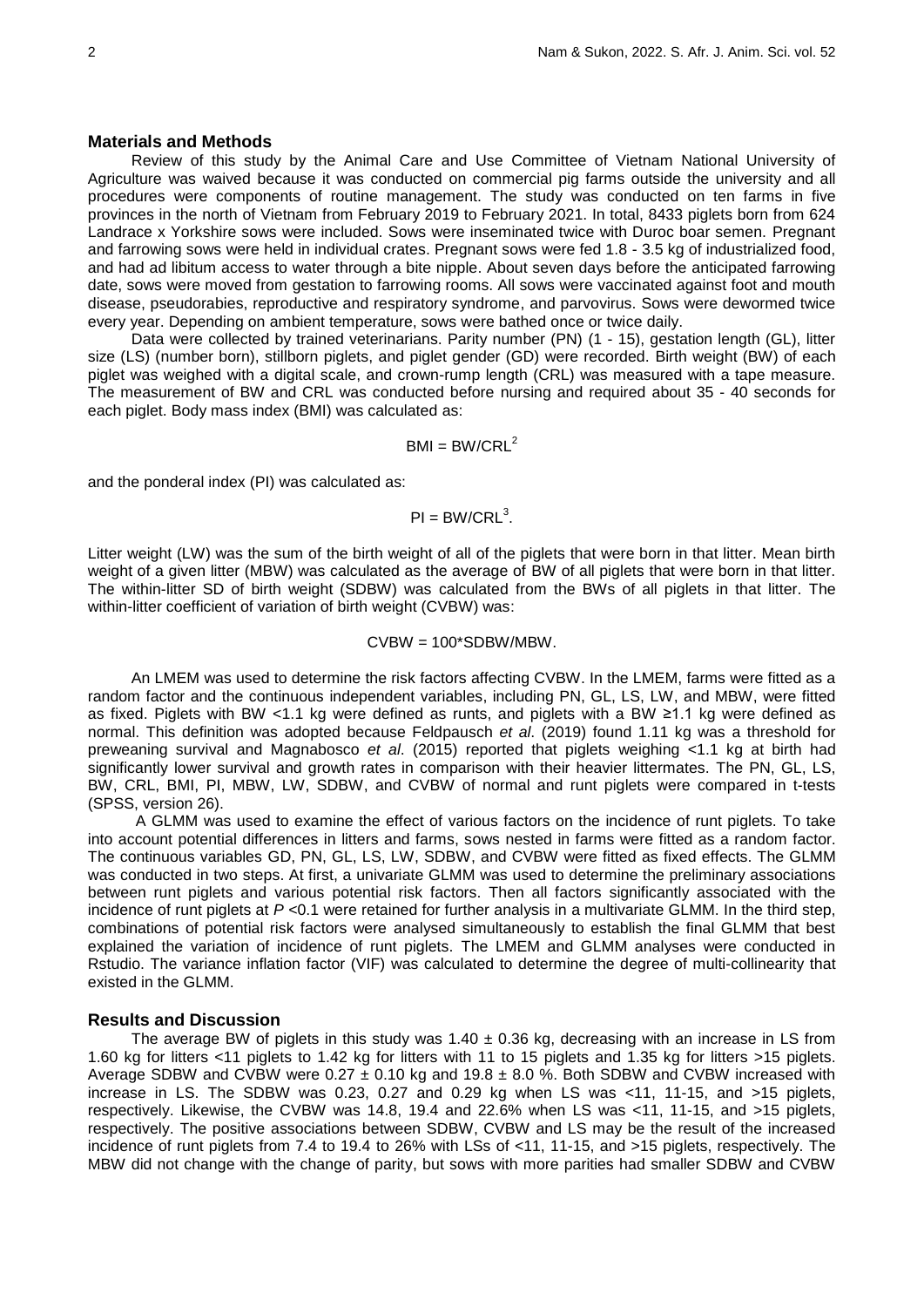with the SDBW equal to 0.28 at parity 1–6 and 0.25 when the number of parities was greater than 6. Likewise, CVBW was 20.3% for parities 1 to 6 and 18.3% for parities greater than 6.

Associations between PN, GL, LS, MBW, LW, SDBW, and CVBW were measured withy Pearson's correlations (Table 1). Pearson's correlations showed that PN was associated with GL and SBBW, GL was related to LW, and LS correlated with MBW, LW, SDBW, and CVBM.

**Table 1** Pearson's correlations between parity number, litter size, mean birth weight, standard deviation of birth weight and coefficient of variation of birth weight (624 litters)

|             | Parity number | Gestation length,<br>days | Litter size | Mean birth weight,<br>kg | Litter weight, kg | SD birth weight,<br>kg |
|-------------|---------------|---------------------------|-------------|--------------------------|-------------------|------------------------|
|             |               |                           |             |                          |                   |                        |
| GL          | 0.127         |                           |             |                          |                   |                        |
| LS          | $-0.025$      | $-0.075$                  |             |                          |                   |                        |
| <b>MBW</b>  | $-0.023$      | $-0.022$                  | $-0.359$    |                          |                   |                        |
| LW          | $-0.061$      | $-0.084$                  | 0.647       | 0.247                    |                   |                        |
| <b>SDBW</b> | $-0.086$      | 0.031                     | 0.208       | $-0.167$                 | 0.117             |                        |
| <b>CVBW</b> | $-0.063$      | 0.050                     | 0.301       | $-0.531$                 | $-0.033$          | 0.897                  |

GL: gestation length; LS: litter size; MBW: mean birth weight; SDBW: standard deviation of birth weight; CVBW: coefficient of variation of birth weight; |r| > 0.1 *P* <0.01, |r| >0.08 *P* <0.05

Univariate analysis showed that LS and MBW were significantly associated with CVBW, whereas LW, PN, and GL were not associated with CVBW (Table 2).

**Table 2** Results of univariate analysis of risk factors for within-litter variation of birth weight defined as coefficient of variation of bodyweight (624 litters)

| Covariates             | Coefficient | Constant | mR <sup>2</sup> | $cR^2$ | P-value |
|------------------------|-------------|----------|-----------------|--------|---------|
|                        |             |          |                 |        |         |
| Litter size            | 0.496       | 12.71    | 0.04            | 0.32   | < 0.01  |
| Parity number          | 0.041       | 19.46    | 0.00            | 0.31   | >0.05   |
| Gestation length, days | $-0.040$    | 24.28    | 0.00            | 0.31   | >0.05   |
| Mean birth weight, kg  | $-16.95$    | 43.55    | 0.22            | 0.43   | < 0.01  |
| Litter weight, kg      | $-0.389$    | 20.42    | 0.00            | 0.31   | >0.05   |

mR<sup>2</sup>: marginal R<sup>2</sup>, cR<sup>2</sup>: conditional R<sup>2</sup>

A combination of MBW and LS in a multivariate LMEM showed that neither marginal  $R^2$  nor conditional  $R^2$  was increased in comparison with a model consisting solely of MBW. Therefore, MBW was the single most important risk factor for CVBW of piglets, explaining 21.7 % of the variation.

The incidence of runt piglets was 21.3% (1795/8433). The LS, LW, SDBW, CVBW, CRL, BW, BMI, and PI for piglets with normal BW ( $N = 6638$ ) piglets and runt piglets ( $N = 1795$ ) are shown in Table 3. The incidence of stillbirth was 6.7% (569/8433). About 34.1% (194/569) stillborn and 20.4% (1601/7864) born alive piglets were runts ( $P < 0.001$ ). The BMI and PI of normal piglets were 19.49  $\pm$  0.04 and 70.22  $\pm$  0.22, respectively; whereas the corresponding values for runt piglets were  $15.32 \pm 0.10$  and  $64.79 \pm 0.56$ .

Univariate GLMM analyses demonstrated that LS, GD, LW, CVBW, SDBW, and MBW influenced the incidence of runt piglets, but that PN and GL did not (Table 4). Male piglets were at lower odds of being born as a runt compared with females (OR =0.75, *P* <0.001). The multivariate GLMM analysis THAT best explained variation in the incidence of runt piglets included MBW and SDBW.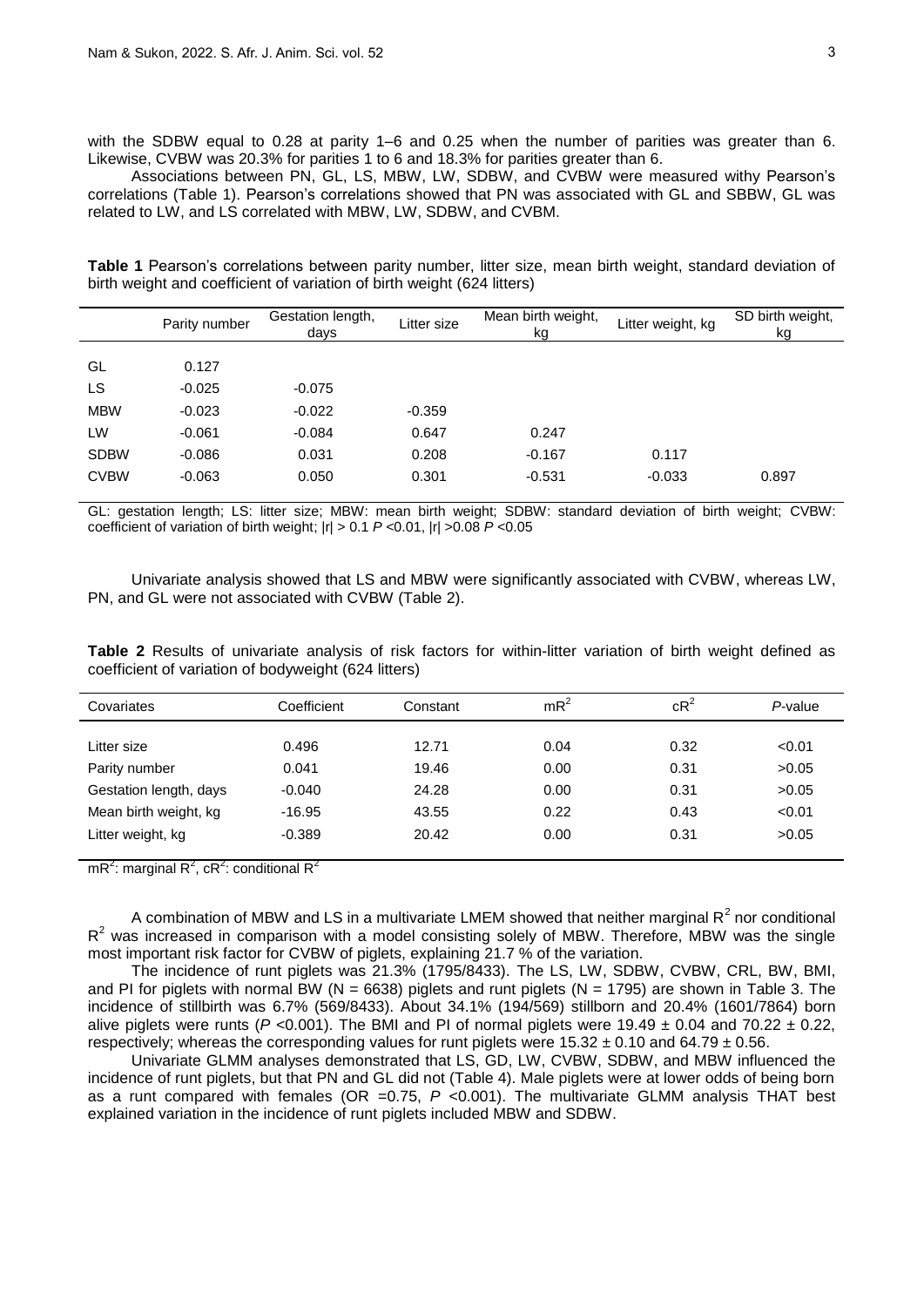|         | PN                 | GL, days            | LS                  | LW. ka              | MBW, kg             | SDBW, ka            | <b>CVBW</b>         | CRL, cm             | BW. ka              |
|---------|--------------------|---------------------|---------------------|---------------------|---------------------|---------------------|---------------------|---------------------|---------------------|
|         | $4.49 \pm$         | 115.6 $\pm$         | 14.72 $\pm$         | $21.21 \pm$         | $1.45 \pm$          | $0.27 \pm$          | $19.03 \pm$         | $28.22 \pm$         | $1.54 \pm$          |
| Normal  | 0.03               | 0.02                | 0.04                | 0.06                | 0.003               | 0.001               | 0.10                | 0.03                | 0.003               |
| Runt    | $4.39 \pm$<br>0.06 | 115.6 $\pm$<br>0.04 | $15.85 \pm$<br>0.07 | $19.25 \pm$<br>0.10 | $1.22 \pm$<br>0.004 | $0.31 \pm$<br>0.002 | $26.02 \pm$<br>0.22 | 24.31 $\pm$<br>0.06 | $0.90 \pm$<br>0.005 |
| P-value | 0.16               | 0.81                | < 0.01              | < 0.01              | < 0.01              | < 0.01              | < 0.01              | < 0.01              | < 0.01              |

**Table 3** Comparison of normal (6638) and runt piglets (1795) for various measures related to their body size

PN: parity number, GL: gestation length, LS: litter size, LW: litter weight, MBW: mean birth weight, SDBW: standard deviation of birth weight within litter, CVBW: coefficient of variation of birth weight, CRL: crown rump length, BW:; birth weight

**Table 4** Univariate general linear mixed model analysis for potential risk factors for runt piglets (8433 piglets)

| Covariates | Odds ratio | 95% Confidence interval | P-value     | $mR^2$ | $cR^2$ |  |
|------------|------------|-------------------------|-------------|--------|--------|--|
|            |            |                         |             |        |        |  |
| CVBW, %    | 1.10       | $1.09 - 1.11$           | $< 0.001$ ; | 0.155  | 0.354  |  |
| LW, kg     | 0.92       | $0.90 - 0.94$           | < 0.001     | 0.030  | 0.379  |  |
| LS.        | 1.13       | $1.10 - 1.17$           | < 0.001     | 0.032  | 0.398  |  |
| GL, day    | 0.93       | $0.88 - 0.99$           | 0.026       | 0.003  | 0.397  |  |
| Sex        | 0.75       | $0.67 - 0.84$           | < 0.001     | 0.004  | 0.397  |  |
| <b>PN</b>  | 1.00       | $0.96 - 1.05$           | 0.895       | 0.000  | 0.395  |  |
| SDBW, 10 g | 1.04       | $1.03 - 1.05$           | < 0.001     | 0.034  | 0.374  |  |
| MBW, 100 g | 0.57       | $0.55 - 0.59$           | < 0.001     | 0.318  | 0.367  |  |
|            |            |                         |             |        |        |  |

OR: odds ratio, CI: confidence interval, P: probability level, mR<sup>2</sup>: marginal R<sup>2</sup>; cR<sup>2</sup>: conditional R<sup>2</sup>, CVBW: coefficient of variation of birth weight, LW: litter weight, LS: litter size, GL: gestation length, PN: parity number, SDBW: standard deviation of birth weight within litter, MBW: mean birth weight

The final GLMM that best explained variation in the incidence of runt piglets included MBW and SDBW. Mean birth weight of the litter negatively influenced (OR = 0.56, *P* <0.001) the incidence of runt piglets and SWBW had a positive effect (OR = 1.03, *P* <0.001). These effects collectively explained 36% variation in the incidence of runt piglets. The VIF for both MBW and SDBW was 1.001, signifying there was no issue with collinearity in this model.

Within-litter variation of BW can be expressed as SDBW or CVBW and has been shown to vary between 0.25 and 0.3 kg, and 16.9 and 24.0 %, respectively, depending on LS (Beaulieu *et al*., 2010). Magnabosco *et al*. (2015) reported that the CVBW of 1495 female piglets born from Landrace x Large White sows was 24.4%, whereas Zindove *et al*. (2014) reported a CVBW of 17.7% in the 1768 piglets born from a similar sow line. In a recent systematic review, the pooled SDBW and CVBW of piglets born from hyperprolific sows were 280 g and 22.92%, respectively (Moreira *et al*., 2020). Therefore, the within-litter variation in BW in this study was in a range that is consistent with earlier published results.

The lack of an effect of parity on CVBW in this study disagreed with results in previous studies (Quiniou *et al*., 2002; Zindove *et al*., 2014; Zhang *et al*., 2016). Zhang *et al*. (2016) explained that the positive association between parity and CVBW was attributable to an increase in LS as the sows produce more litters. In these studies, CVBW increased with parity. However, in this study CVBW was stable when the first through sixth parities were grouped, and decreased in more advanced parities. This non-significant effect can be explained partly by the finding that parity did not influence LS, MBW, and LW in this study.

Previous studies showed that LS was negatively associated with within-litter variation of BW (Quiniou *et al*., 2002; Quesnel *et al*., 2008; Zindove *et al*., 2014). This association was partly attributable to the negative relationship between LS and BW and the positive correlation between LS and incidence of runt piglets. Interestingly, despite a highly positive correlation between LS and LW, LW did not have any significant effect on CVBW. In other words, increased LW had partly relieved the effect of increased LS on CVBW via an increase in MBW. In another study, CVBW was positively associated with both LS and LW (Zindove *et al*., 2014). The discrepancies in results may be attributable to the differences in the strength of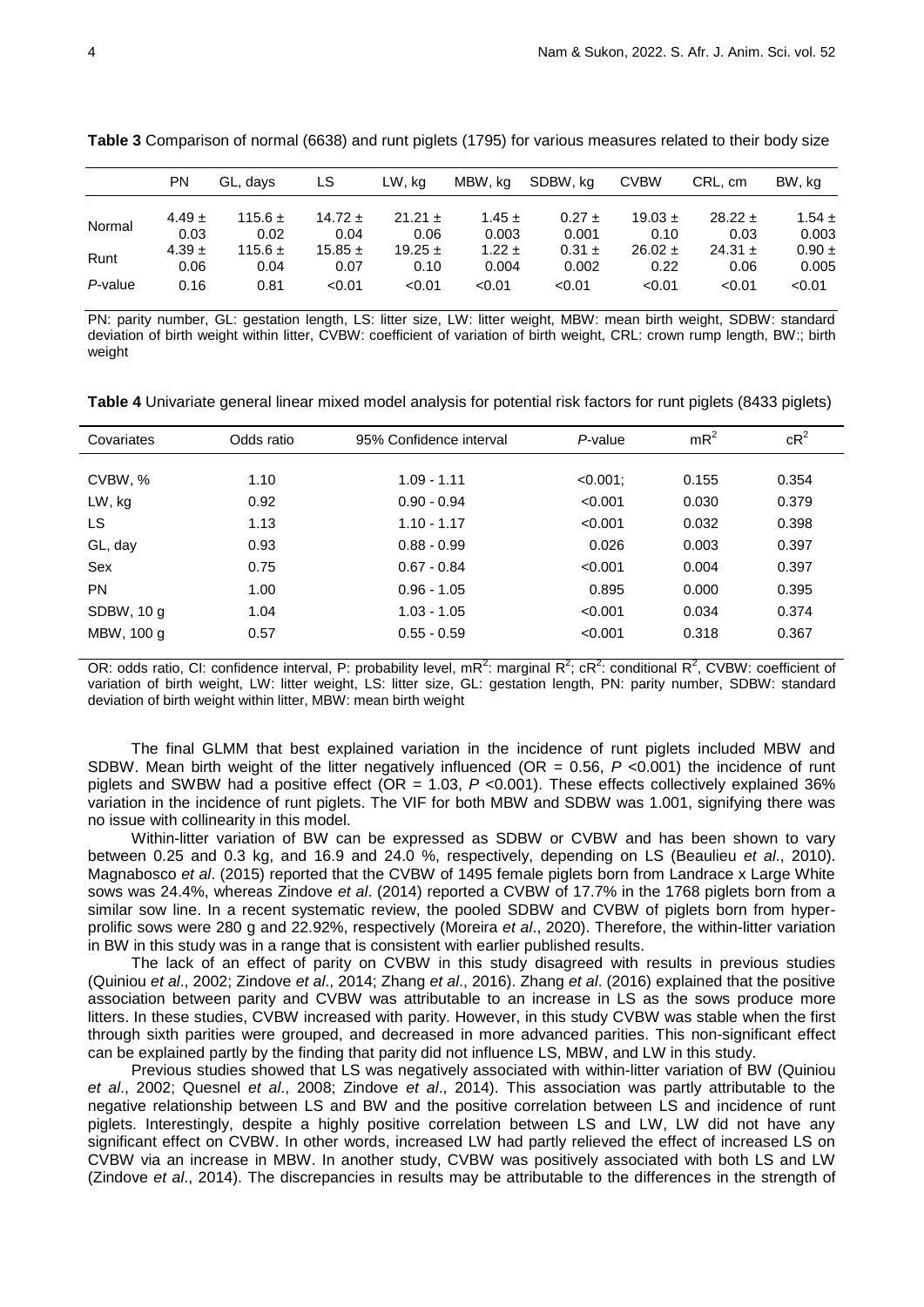associations between CVBW and LS and MBW in the two studies. In the study of Zindove *et al*. (2014), the correlations of CVBW with LS and MBW were of similar magnitude (0.30 and -0.31, respectively) to those in the present study, whereas the correlation between CVBW and MBW found here was much stronger than that between CVBW and LS. Moreover, the variety of definitions of within-litter variation of piglet BW may be another reason for the differences in results among studies. In this study, the authors quantified within-litter variation in BW as CVBW. In a previous study (Quiniou *et al*., 2002), within-litter variation of BW was quantified as SDBW, which would result in a positive relationship between LW and SDBW in this study. However, MBW explained 5.5 times more variation in CVBW than LS. Therefore, selection for increased MBW might beneficial in order to reduce CVBW, given that use of prolific sow lines in modern swine farming is inevitable. This idea is supported by the finding that the heritability value of MBW was widely reported to be moderate ranging from 0.16 to 0.51 (Varona *et al*., 2007; Wolf *et al*., 2008; Canario *et al*., 2010; Banville *et al*., 2015; Carmago *et al*., 2020). It has also been suggested that selection for increased MBW be considered in combination with increased LS to reduce the mortality of piglets (Hermesch *et al*., 2001; Wolf *et al*., 2008). Carmago *et al*. (2020) postulated that there was a point at which optimal LS met maximum MBW, and it might a goal of breeding programmes.

Low individual BW of piglets is an important factor associated with increased rate of stillbirth (Nam & Sukon, 2020), reduced survival from birth to weaning (Feldpausch *et al*., 2019), reduced growth rate (Paredes *et al*., 2014; Magnabosco *et al*., 2015), reduced weight at the slaughterhouse (Beaulieu *et al*., 2010), and reduced longevity and productive performance of female pigs (Magnabosco *et al*., 2016). This study defined runt piglets based on previous publications (Magnabosco *et al*., 2015; Feldpausch *et al*., 2019) and found an incidence of runt piglets of more than one fifth of total born. This incidence is higher than that in the study by Feldpausch *et al*. (2019), who reported an incidence of 15.2% of piglets with BW lower than 1.11 kg. Quiniou *et al*. (2002) also reported that the incidence of <1.0 kg piglets was 13.1% (1583/12042), which was in agreement with the incidence of 14.7% (1236/8433) piglets born with a BW lower than 1.0 kg in the present study. In this study, postnatal mortality was not monitored. However, previous results showed that about 28% of piglets with a BW of less than 1.2 kg died before weaning in comparison with 7% of piglets with a BW above 1.2 kg (Quiniou *et al*., 2002). Similarly, Magnabosco *et al*. (2015) showed that only 79% of piglets with a BW less than 1.16 kg survived until weaning, whereas 95% of heavier piglets survived. Therefore, the high incidence of runt piglets in this study suggested that many piglets might not have survived until weaning, which would result in a substantial economic loss to the farms.

Many studies investigated the effect of LS on the VIF of piglets. Quiniou *et al*. (2002) reported that an increase of one piglet in LS resulted in a 35 g reduction in mean BW. Similarly, a reduction of 43 g in mean BW was found to result from an increase of one piglet in LS (Beaulieu *et al*., 2010). The present study showed that for each additional piglet born the risk for a litter to have a runt piglet increased 1.13 times. Increased LS resulted in increased LW but decreased MBW, and in turn, LW and MBW were negatively associated with the incidence of runt piglets. In comparison to LW, MBW explained a greater amount of incidence of runt piglets, Therefore, selection for increased MBW, in comparison with LW, will more effectively reduce the negative effect of LS on incidence of runt piglets. It was also found that minimal BW had a negative correlation with within-litter variability, and suggested that selection on minimal BW would reduce litter heterogeneity (Wolf *et al*., 2008) which subsequently results in a reduction of the incidence of runt piglets.

Gender of piglets and GL were significantly associated with incidence of runt piglets, and these factors explained 0.3 to 0.4% variation of its incidence. These associations can be explained via the increased MBW of the male in comparison with the female (1425 *vs* 1377 g), and the negative relationship between GL and LS, respectively.

#### **Conclusions**

Approaches aimed at reducing the incidence of runt piglets should focus on increasing MBW and LW while making the piglets more uniform in weight. It is suggested that the optimum combination of LS and MBW should be identified in breeding programmes.

### **Acknowledgements**

The authors are grateful to veterinarians working at the farms they investigated for assistance in data collection. This study received no external funding.

### **Authors' Contributions**

NHN (ORCID: [0000-0002-2110-0006\)](https://orcid.org/0000-0002-2110-0006?lang=en) collected data, NHN and PS (ORCID: 0000-0002-0899-2572) designed the study, analysed the data, interpreted the results and wrote the manuscript.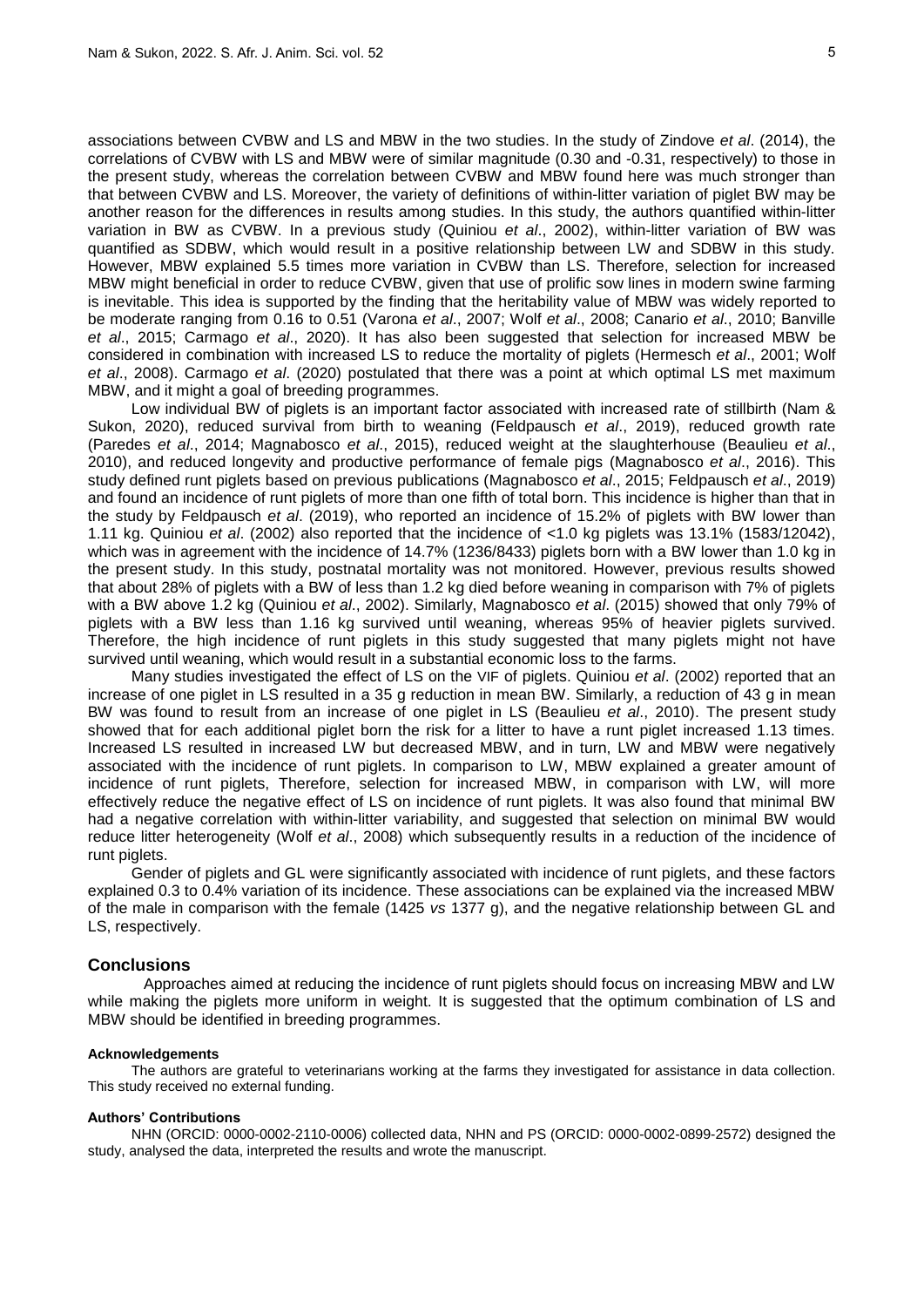#### **Conflict of Interest Declaration**

The authors declare that they have no conflict of interest.

#### **References**

- Banville, M., Riquet, J., Bahon, D., Sourdioux, M. & Canario, L., 2015. Genetic parameters for litter size, piglet growth and sow's early growth and body composition in the Chinese-European line Tai Zumu. J. Anim. Breed. Genet. 132,328-337. DOI: 10.1111/jbg.12122
- Baxter, E. M., Jarvis, S., Sherwood, L., Robson, S. K., Ormandy, E., Farish, M., Smurthwaite, K. M., Roehe, R., Lawrence, A. B. & Edwards, S. A., 2009. Indicators of piglet survival in an outdoor farrowing system. Livest. Sci. 124, 266-276. DOI: 10.1016/j.livsci.2009.02.008
- Beaulieu, A.D., Aalhus, J.L., Williams, N.H. & Patience, J.F., 2010. Impact of piglet birth weight, birth order, and litter size on subsequent growth performance, carcass quality, muscle composition, and eating quality of pork. J. Anim. Sci. 88, 2767-78. DOI: 10.2527/jas.2009-2222
- Camargo, E.G., Marques, D.B.D., de Figueiredo, E.A.P., de Silva, F.F. & Lopes, P.S. Genetic study of litter size and litter uniformity in Landrace pigs. R. Bras. Zootec. 49, e20180295. DOI. 10.37496/rbz4920180295
- Canario, L., Lundgren, H., Haandlykken, M. & Rydhmer, L., 2010. Genetics of growth in piglets and the association with homogeneity of body weight within litters. Anim. Sci. J. 88,1240-1247. DOI: 10.2527/jas.2009-2056
- Charneca, R., Nunes, J.T., Freitas, A. & Le Dividich, J., 2021. Effect of litter birth weight standardization before first suckling on colostrum intake, passive immunization, pre-weaning survival, and growth of the piglets. Animal 15, 100184. DOI: 10.1016/j.animal.2021.100184
- Feldpausch, J.A., Jourquin, J., Bergstrom, J.R., Bargen, J.L., Bokenkroger, C.D., Davis, D.L., Gonzalez, J.M., Nelssen, J.L., Puls, C.L., Trout, W.E. & Ritter, M.J., 2019. Birth weight threshold for identifying piglets at risk for preweaning mortality. Transl. Anim. Sci. 3, 633-640. DOI: 10.1093/tas/txz076
- Fix, J.S., Cassady, J.P., Herring, W.O., Holl, J.W., Culbertson, M.S. & See, M.T., 2010. Effect of piglet birth weight on body weight, growth, backfat, and longissimus muscle area of commercial market swine. Livest. Sci. 127, 51-59. DOI: 10.1016/j.livsci.2009.08.007
- Fix, J.S., Cassady, J.P., Holl, J.W., Herring, W.O., Culbertson, M.S. & See, M.T., 2010b. Effect of piglet birth weight on survival and quality of commercial market swine. Livest. Sci. 132, 98-106. DOI: 10.1016/j.livsci.2010.05.007
- Gondret, F., Lefaucheur, L., Juin, H., Louveau, I. & Lebret, B., 2006. Low birth weight is associated with enlarged muscle fiber area and impaired meat tenderness of the longissimus muscle in pigs. J. Anim. Sci. 84, 93-103. DOI: 10.2527/2006.84193x
- Hermesch, S., Luxford, B.G. & Graser, H.U., 2001. Genetic parameters for piglet mortality, within litter variation of birth weight, litter size and litter birth weight. J. Anim. Breed. Genet. 14, 211-214.
- Koketsu, Y., Tani, S. & Iida, R., 2017. Factors for improving reproductive performance of sows and herd productivity in commercial breeding herds. Porc. Health Manag. 3, 1. DOI: 10.1186/s40813-016-0049-7
- Magnabosco, D., Bernardi, M.L., Wentz, I., Cunha, E.C.P. & Bortolozzo, F.P., 2016. Low birth weight affects lifetime productive performance and longevity of female swine. Livest. Sci. 184, 119-125. DOI: 10.1016/j.livsci.2015.12.008
- Magnabosco, D., Pereira Cunha, E.C., Bernardi, M.L., Wentz, I. & Bortolozzo, F.P., 2015. Impact of the birth weight of Landrace x Large White dam line gilts on mortality, culling and growth performance until selection for breeding herd. Acta Sci. Vet. 43, 1-8.
- Moreira, R.H.R., Pérez Palencia, J.Y., Moita, V.H.C., Caputo, L.S.S., Saraiva, A., Andretta, I., Ferreira, R. A. & de Abreu, M.L.T., 2020. Variability of piglet birth weights: A systematic review and meta-analysis. Anim. Physiol. Anim. Nutr. 104, 657-666. DOI: 10.1111/jpn.13264
- Nam, N.H. & Sukon, P., 2020. Risk factors associated with stillbirth of piglets born from oxytocin-assisted parturitions. Vet. World 13, 2172-2177. DOI: 10.14202/vetworld.2020.2172-2177
- Paredes, S.P., Jansman, A.J.M., Verstegen, M. W.A., den Hartog, L.A., Van Hees, H.M.J., Bolhuis, J.E., Van Kempen, T.A.T.G. & Gerrits, W.J.J., 2014. Identifying the limitations for growth in low performing piglets from birth until 10 weeks of age. Animal 8, 923-930. DOI: 10.1017/S175173111400069X
- Peltoniemi, O., Yun, J., Björkman, S. & Han, T., 2021. Coping with large litters: The management of neonatal piglets and sow reproduction. Anim. Sci. Technol. 63, 1-15. DOI: 10.5187/jast.2021.e3
- Quesnel, H., Brossard, L., Valancogne, A. & Quiniou, N., 2008. Influence of some sow characteristics on within-litter variation of piglet birth weight. Animal 2, 1842-9. DOI: 10.1017/s175173110800308x
- Quiniou, N., Dagorn, J. & Gaudré, D., 2002. Variation of piglets' birth weight and consequences on subsequent performance. Livest. Prod. Sci. 78, 63-70. DOI: 10.1016/S0301-6226(02)00181-1
- Varona, L., Sorensen, D. & Thompson, R., 2007. Analysis of litter size and average litter weight in pigs using a recursive model. Genetics 177, 1791-1799. DOI: 10.1534/genetics.107.077818
- Wientjes, J.G.M., Soede, N.M., Van der Peet-Schwering, C.M.C., Van den Brand, H. & Kemp, B., 2012. Piglet uniformity and mortality in large organic litters: Effects of parity and pre-mating diet composition. Livest. Sci. 144, 218-229. DOI: 10.1016/j.livsci.2011.11.018
- Wolf, J., Žáková, E. & Groeneveld, E., 2008. Within-litter variation of birth weight in hyperprolific Czech Large White sows and its relation to litter size traits, stillborn piglets and losses until weaning. Livest. Sci. 115, 195-205. DOI: 10.1016/j.livsci.2007.07.009
- Wolter, B.F., Ellis, M., Corrigan, B.P. & DeDecker, J.M., 2002. The effect of birth weight and feeding of supplemental milk replacer to piglets during lactation on preweaning and postweaning growth performance and carcass characteristics. J. Anim. Sci. 80, 301-8. DOI: 10.2527/2002.802301x